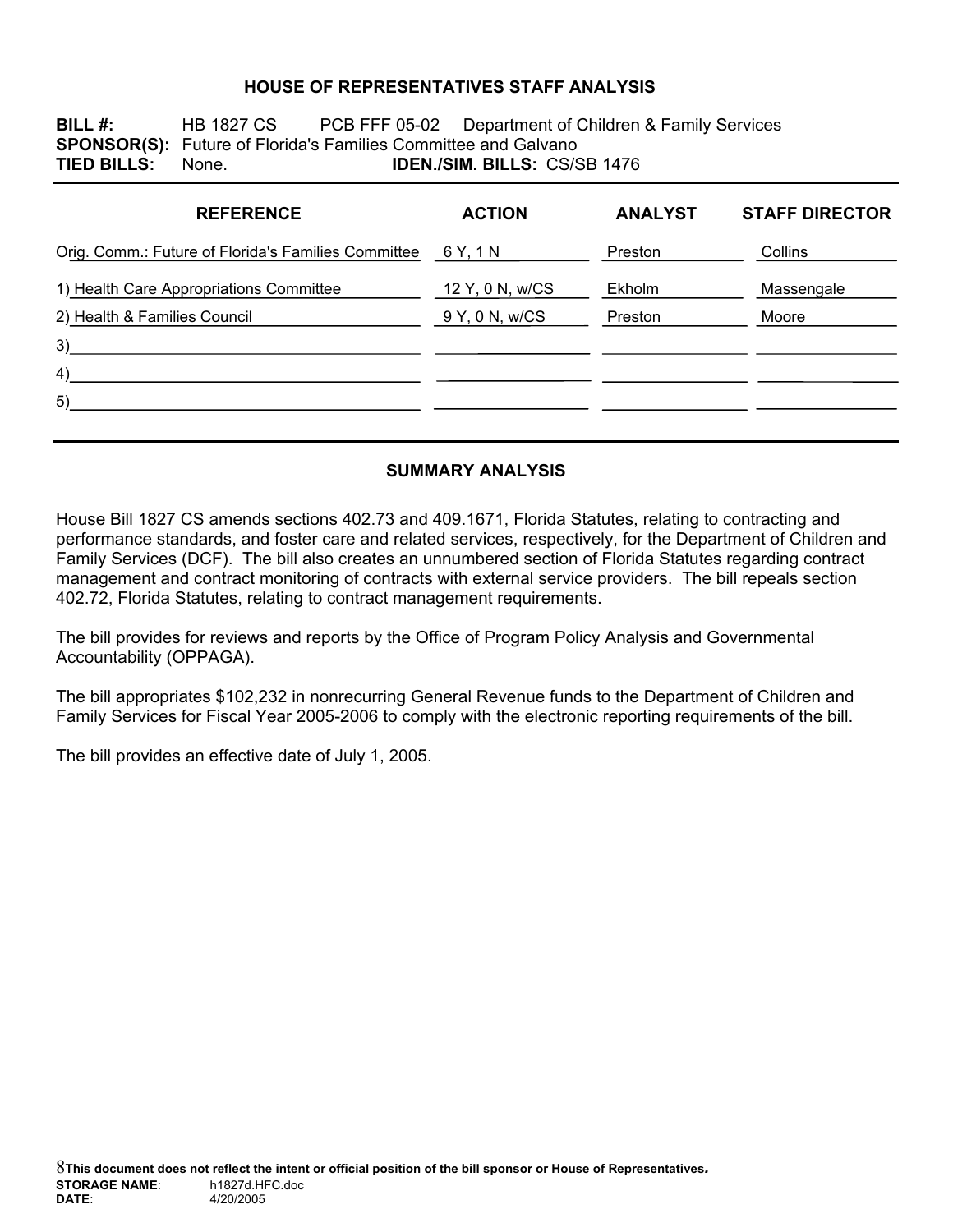### **FULL ANALYSIS**

# **I. SUBSTANTIVE ANALYSIS**

## A. HOUSE PRINCIPLES ANALYSIS:

**Provide limited government**—The bill removes a provision of law exempting the Department of Children and Family Services (DCF) from the requirements of chapter 287, Florida Statutes, and requires that the department competitively procure all contracts in excess of \$25,000. The bill also sets requirements in addition to those described in chapter 287, Florida Statutes, for DCF contracts in excess of \$250,000. The bill requires that, when the value of a contract exceeds \$1 million, at least one of the DCF negotiators be a certified contract negotiator. The bill limits the ability of DCF to amend contracts without the approval of the Executive Office of the Governor and the Administration Commission under certain circumstances.

#### B. EFFECT OF PROPOSED CHANGES:

#### **History of the Department of Children and Family Services (DCF) and Outsourcing**

For a number of years, legislative concerns have been expressed about the cost-effectiveness and accountability of human services contracting. $<sup>1</sup>$  Nonetheless, the process of outsourcing at the</sup> department and other state agencies has continued to increase. While some services such as those in the mental health and substance abuse arenas have long been provided by private vendors through contracts with DCF, others have been outsourced only in recent years. The total annualized value of DCF contracts with outside vendors as of February 2005 is \$1.4 billion.

To date, the largest and most comprehensive outsourcing initiative undertaken by DCF has been the initiation of Community-Based Care (CBC) for the provision of foster care and related services in the child welfare area. This undertaking has resulted in responsibility for virtually all child welfare services that occur after the completion of the child protective investigation being transferred to private vendors through contracting arrangements. All areas of the state other than Dade-Monroe are now receiving child welfare services through contracts between DCF and "lead agencies." In some cases, these lead agencies, which are statutorily required to be non-profit corporations, provide child welfare services directly and in other instances they subcontract for those services. $2$  The total annualized value of DCF/CBC contracts for FY 2004-2005 is \$489,969,729.

By the beginning of 2005, DCF had arranged to provide all or most services contractually rather than by state employees in at least the following program areas: child welfare, mental health, substance abuse, domestic violence, and refugee services. Only in the Adult Services Program Office and the Economic Self Sufficiency Program Office (ESS) are services primarily delivered by state employees. In late 2004, DCF also proposed a model for outsourcing the delivery of ESS activities to private vendors. While this complete outsourcing was not approved, DCF is currently working toward an implementation plan for placing many of the local ESS activities in communities, retaining a small number of state employees to make determinations of eligibility for ESS services and to provide oversight of the ESS activities.

During the transition from a service delivery model in which state employees perform most of the responsibilities legislatively assigned to an agency to one where private providers perform most of these responsibilities, uncertainty has developed as to the appropriate role and authority of the state agency in providing oversight and accountability. Confusion has also arisen during this transition period as to the appropriate terminology to use in describing this contracting-out model, with some

**STORAGE NAME**: h1827d.HFC.doc **PAGE:** 2 **DATE**: 4/20/2005 <sup>2</sup> Section 409.1671, Florida Statutes.

 $\overline{a}$ 

<sup>&</sup>lt;sup>1</sup> Procurement and Contracting Reform, Interim Project Report 97-P-35, The Florida Senate Committee on Governmental Reform and Oversight (September 1997).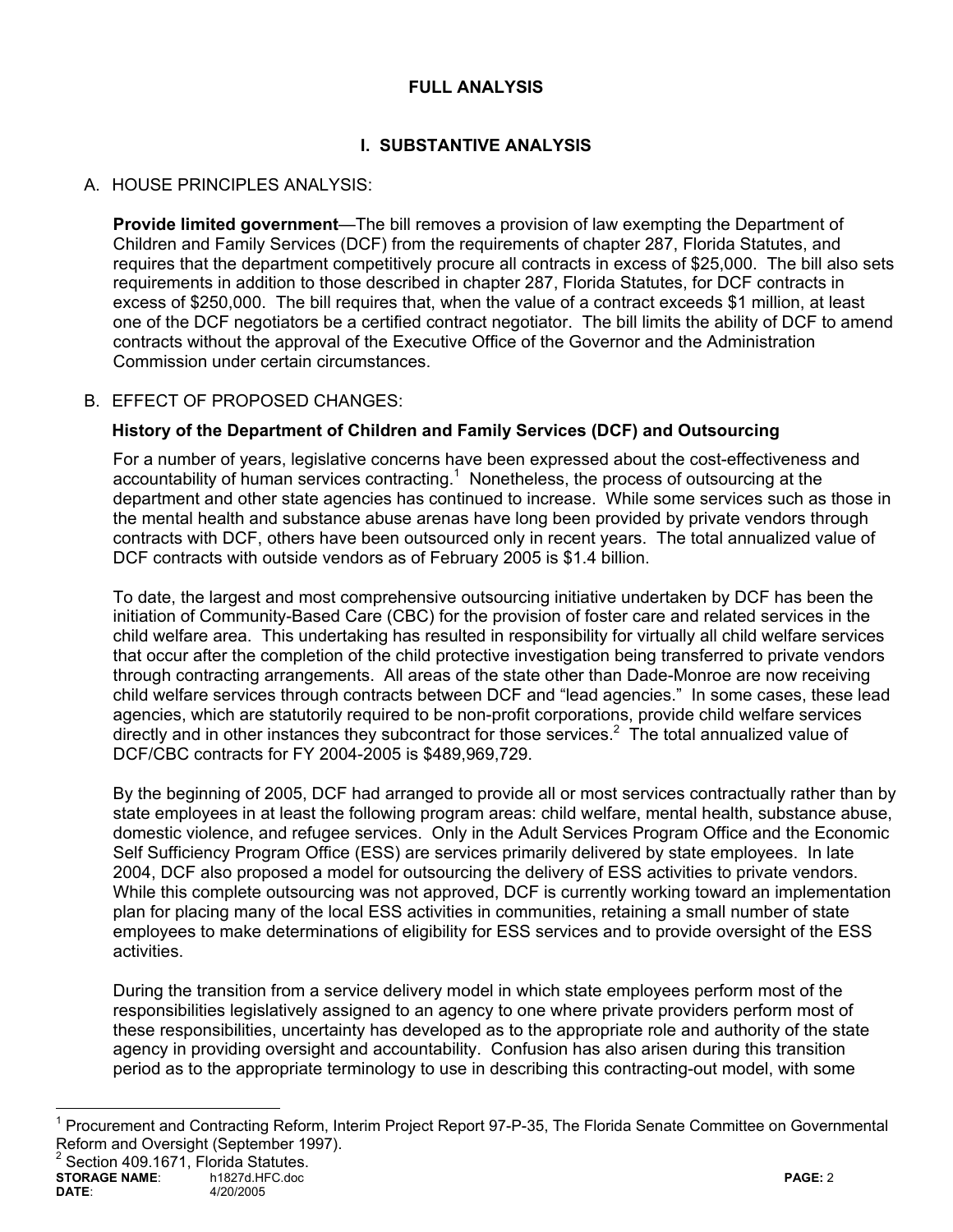statutes referring to this activity as "privatization,"<sup>3</sup> when the more generally accepted and less confusing term is "outsourcing."

Additionally, since DCF has traditionally been a service-delivery organization, most of the institutional knowledge of the institution is related to programs and services. As a result, most of the staff used for contract negotiation, monitoring, and management have been persons whose primary knowledge base is in programmatic issues rather than in contracting issues. Vendors, on the other hand, often bring trained and experienced contract negotiators to the table. While programmatic knowledge brings strengths to contract design and management, the lack of specific contract procurement, management, and monitoring expertise has, some would contend, historically resulted in contracts which have not provided the best use of state dollars. In 1998, the Legislature created "contract management units" in part to address this problem.<sup>4</sup> The language describing the duties of these units, however, lacked clarity as to the responsibilities of contract monitoring and contract managing.

During the 2000 legislative session, 30 new positions for contract monitoring were approved, adding to the 80 already existing in DCF, for a total number statewide of 110. By October 2004, information provided by districts and zones identified only 60 positions assigned to contract monitoring. The number of contract administration and management positions in DCF has also declined, although not as dramatically. Experts have identified the planning, or "sourcing," stage of governmental decisionmaking about methods of providing services as critical but often neglected. Florida law currently contains no provisions regarding the sourcing decision. When sourcing is studied in a businesslike way, the document produced is a business case. In producing a business case, an agency should analyze the current situation including benchmark data, develop criteria for outsourcing, evaluate outsourcing options against the criteria, and develop a recommended course of action.<sup>5</sup> A business case should contain, at a minimum, fiscal data for the immediately preceding 12 months, a summary of industry best practices where available, and analysis of any relevant statutory provisions, state and federal. The business case document should include an analysis of options evaluated, a recommended solution, a transition management strategy, performance metrics, and a recommended procurement process.6

In June 2003, the Chief Inspector General, in a report addressing contracting issues for all state agencies, identified the need for additional oversight and accountability as critical issues to be addressed "to ensure the expected savings are realized, and that, ultimately, Florida taxpayers receive a fair return on their tax dollars."<sup>7</sup> This same report noted that, after examining almost 500 audit findings, "controls over contracting are in a state of disrepair."<sup>8</sup> The DCF Inspector General (DCF/IG) has conducted a series of audits examining the contracting practices of the agency. In April 2004, for example, the DCF/IG identified weaknesses in documentation and monitoring of the Child Welfare Education Program.<sup>9</sup>

In January 2005, the DCF/IG issued an audit report examining the use of the governmental agency exemption<sup>10</sup> for selected contracts between DCF and Florida State University (FSU).<sup>11</sup> This statutory exemption allows state agencies to contract with other governmental entities, including universities, without competitive solicitation. According to this report, between July 1, 2001 and June 30, 2004, DCF

<sup>-&</sup>lt;br>3 See, for example, section 409.1671, Florida Statutes.

<sup>4</sup> Section 402.72, Florida Statutes.

<sup>&</sup>lt;sup>5</sup> Gate Process Overview, Center for Efficient Government,

http://dms.myflorida.com/dms/administration/center\_for\_efficient\_government/projects (March 4, 2005).

 $6$  Id.

 $^7$  Road Map to Excellence in Contracting, Executive Office of the Governor Report 2003-3, p.1.<br><sup>8</sup> Jd

 $8$  Id.

<sup>&</sup>lt;sup>9</sup> Title IV-E Child Welfare Education Program-Diagnosis: Internal Controls Improvement Needed, Audit Report A-04-11, DCF Inspector General, April 16, 2004.

 $\frac{10}{10}$  Section 287.057(5)(f), Florida Statutes.

<sup>11 11</sup> Contracting with Florida State University Using the Governmental Agency Exemption, Audit Report A-07-2004-019, DCF Inspector General, January 26, 2005.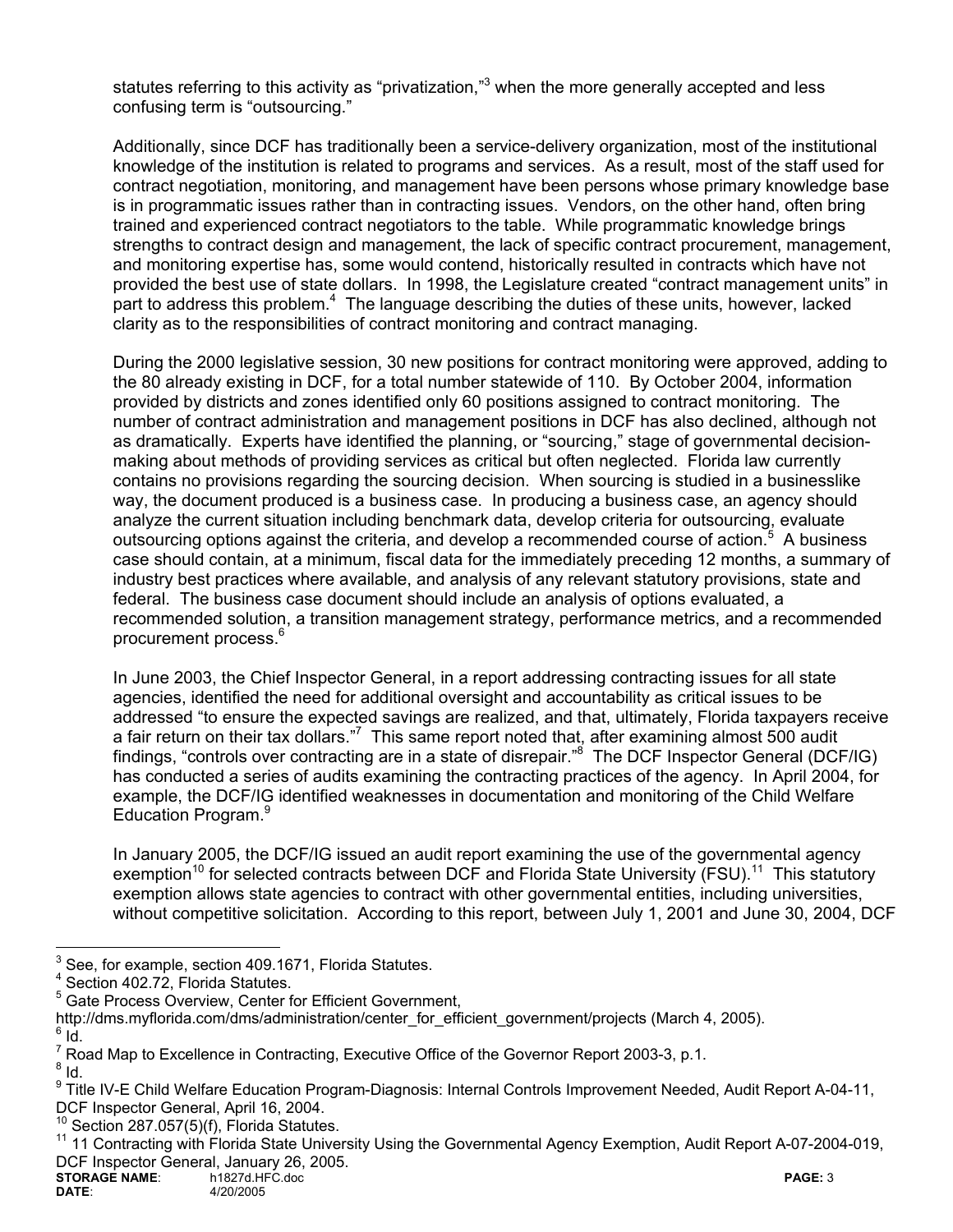procured more than \$396 million using the governmental agency exemption. A substantial portion of this amount (43 percent) was spent in the child welfare arena. More than \$78 million of the total amount was spent via contracts with various state universities, including more than \$9.7 million to FSU. The primary finding of the audit was that the use of the governmental agency exemption in the contracts examined as part of the audit "skirted procurement laws and left the department with questionable yields from contracts."<sup>12</sup>

This report followed a series of unfavorable press articles regarding contracting practices at DCF during the late spring and summer of 2004.<sup>13</sup> In part, as a result of the information contained in these articles, the Secretary of DCF, after accepting the resignations of two of his aides in July, himself resigned in August 2004.14 The Office of Program Policy Analysis and Government Accountability (OPPAGA) has also conducted a series of studies of DCF contracting policies. In its most recent report, released in draft form in March 2005, OPPAGA identifies weaknesses in DCF accountability for fiscal functions and recommends that DCF "further refine its contracting monitoring system."15 Chapter 287, Florida Statutes, describes a comprehensive process for the procurement of commodities and contractual services by executive agencies. This chapter describes numerous requirements for fair and open competition among vendors, agency maintenance of written documentation that supports procurement decisions, and implementation of monitoring mechanisms. The legislative intent language for the chapter explains that these processes are necessary to:

- Reduce improprieties and opportunities for favoritism;
- Insure the equitable and economical award of public contracts; and
- $\bullet$  Inspire public confidence in state procurement.<sup>16</sup>

The authority of the department to contract is contained in section 20.19(1)(c), Florida Statutes. Additional provisions related to contracting for DCF services are scattered throughout the statutes, with the primary site being sections 402.72 and 402.73, Florida Statutes. Section 402.73(3), Florida Statutes, exempts DCF from conforming to the requirement of chapter 287, Florida Statutes, requiring procurement by competitive sealed bids.<sup>17</sup> In March 2004, the Center for Efficient Government (Center) was established by Executive Order of the Governor. This Center, located in the Department of Management Services, requires agencies seeking to outsource activities to proceed through a fivestage process: business case development, procurement, contract management, transition management and post-implementation. Currently, according to its web site, seven projects are in the process of review by the center. Of these, three are projects related to DCF. Two of the DCF projects are alternative proposals relating to ESS modernization.<sup>18</sup> There are currently no statutory requirements for certified contract negotiators.

## **House Bill 1827**

The bill removes a provision of law exempting the department from the requirements of chapter 287, Florida Statutes, and requires that DCF competitively procure all contracts in excess of \$25,000, as required by the chapter. It specifies the process by adding definitions of terms not defined in chapter 287, Florida Statutes, including "contract manager," "contract monitor," "outsourcing," "performance measure," "performance standard" and "privatize." The bill requires that, when DCF uses the exemption from competitive procurement set forth in section 287.057(5)(f), Florida Statutes, to procure services from postsecondary institutions, DCF must provide an opportunity for all accredited public postsecondary institutions to bid on the procurement. Additionally, the bill provides that when this

**STORAGE NAME:** h1827d.HFC.doc **PAGE: 4**<br>DATE: 4/20/2005 4/20/2005 <sup>18</sup> http://dms.myflorida.com/dms/administration/center\_for\_efficient\_government/projects (March 4, 2005).

 $12$  ld. p. 2.

<sup>&</sup>lt;sup>13</sup> See, for example, At DCF, Welfare was Personal, Palm Beach Post, July 22, 2004.<br><sup>14</sup> See articles in St. Petersburg Times, July 16 and August 31, 2004.<br><sup>15</sup> Child Welfare Transition Nearly Complete; Budget Allocation Program Policy Analysis and Government Accountability, draft report (March 2005).<br><sup>16</sup> Section 287.001, F.S.<br><sup>17</sup> Section 287.057(1) and (2), Florida Statutes.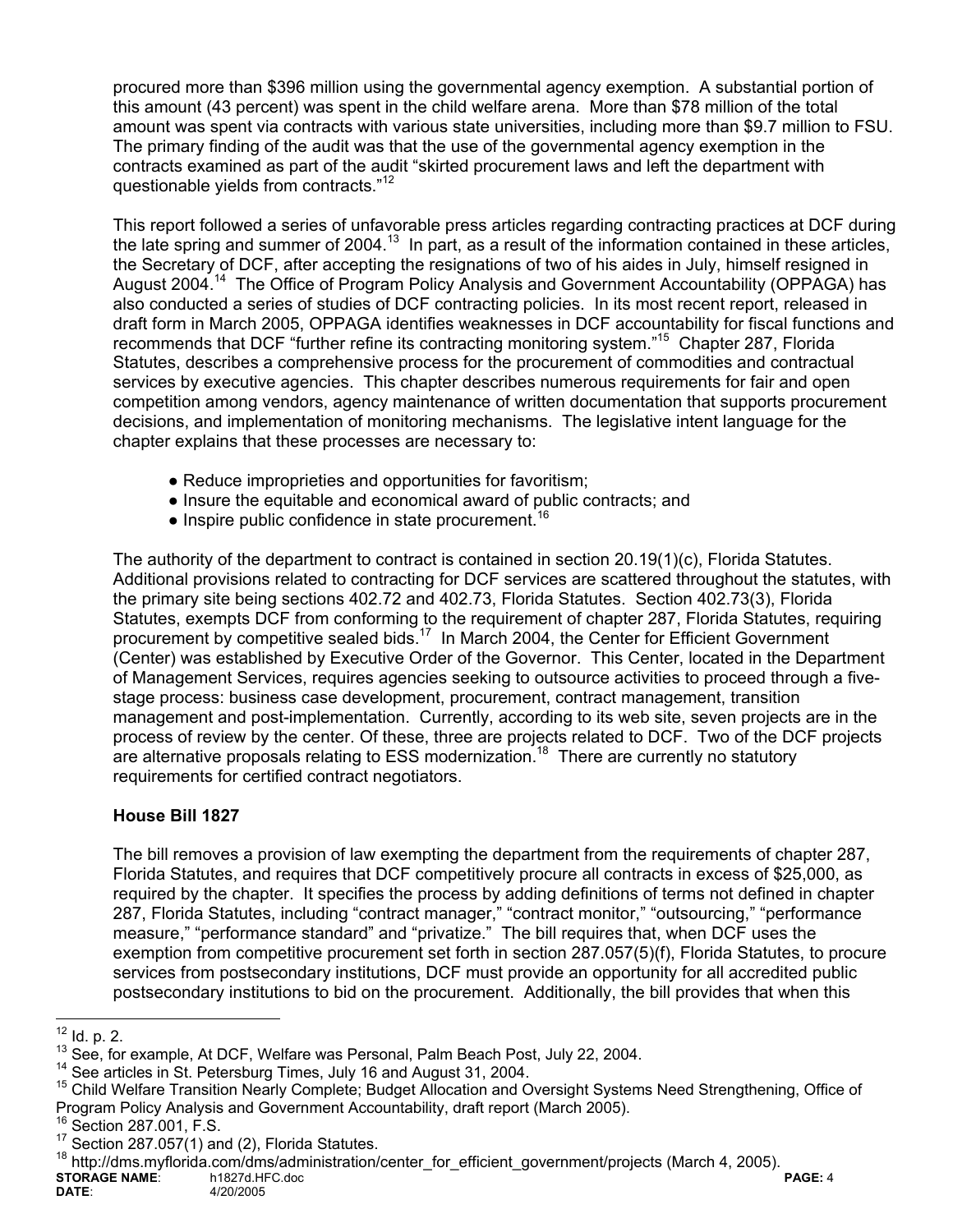exemption is used, it applies only to the contract between DCF and the postsecondary institution and not to any services or commodities provided by the postsecondary institution agency through a private vendor.

The bill also requires that, prior to initiating competitive procurement pursuant to chapter 287, Florida Statutes, DCF develop a validated business plan describing and analyzing the service proposed for outsourcing or privatization. It details the requirements of the business plan and requires that the plan be submitted in DCF's legislative budget request (LBR). The bill requires that, if the proposal for outsourcing is made during the fiscal year and the proposal was not made as part of the LBR process, DCF provide to the Governor, the President of the Senate, the Speaker of the House of Representatives, the chairs of the legislative appropriations committees and the chairs of the relevant substantive committees the validated business case for the proposal at least 45 days before the release of any solicitation documents. It prohibits any budgetary changes to existing programs inconsistent with DCF's approved budget unless these changes are expressly approved by the LBC. The bill sets requirements for contract provisions in addition to those described in chapter 287, Florida Statutes, for DCF contracts in excess of \$250,000. These requirements include:

- A detailed scope of work that clearly specifies each service and deliverable to be provided, including a description of each deliverable or activity which is quantifiable, measurable, and verifiable.
- Associated costs and savings, specific payment terms and payment schedules, including incentive and penalty provisions, criteria governing payment, and a clear and specific schedule to complete all activities needed to transfer the service from the state to the contractor.
- Clear and specific identification of all required performance measures and performance standards.
- A requirement that the contractor maintains adequate accounting records that comply with all applicable federal and state laws and generally accepted accounting principles.
- A requirement authorizing the department and the state to have access to and conduct audits of all records related to the contract and the outsourced service.
- A requirement that ownership of any intellectual property developed in the course of, or as a result of, work or services performed under the contract transfer to the state if the contractor ceases to provide the outsourced service.
- A requirement describing the timing and substance of all plans and status or progress reports required.
- A requirement that the contractor comply with all public records laws.
- A requirement that any state funds provided for the purchase of or improvements to real property are contingent on the contractor granting the state a security interest in the property.
- A provision that the contractor annually submits and verifies, pursuant to section 92.525, Florida Statutes, all required financial statements.
- A provision that the contractor will be held responsible and accountable for all work covered under the contract including any work performed by subcontractors. The contract must state that the department is allowed to monitor the performance of any subcontractor.

For contracts exceeding \$250,000 in value, DCF is required to obtain the approval of the Executive Office of the Governor for amendments increasing the value of the contract by certain specified amounts that are determined by the value of the contract, or extending the term of the contract by one year or more. T he department is required to notify the chairs of the legislative appropriations committees at the time of requesting approval for such an amendment, and the Governor is required to withhold approval for 14 days after receiving such a request. If the chair of the appropriations committee of either house of the Legislature objects to the amendment within the 14-day period, the Governor may either disapprove the request or submit it to the Administration Commission. If the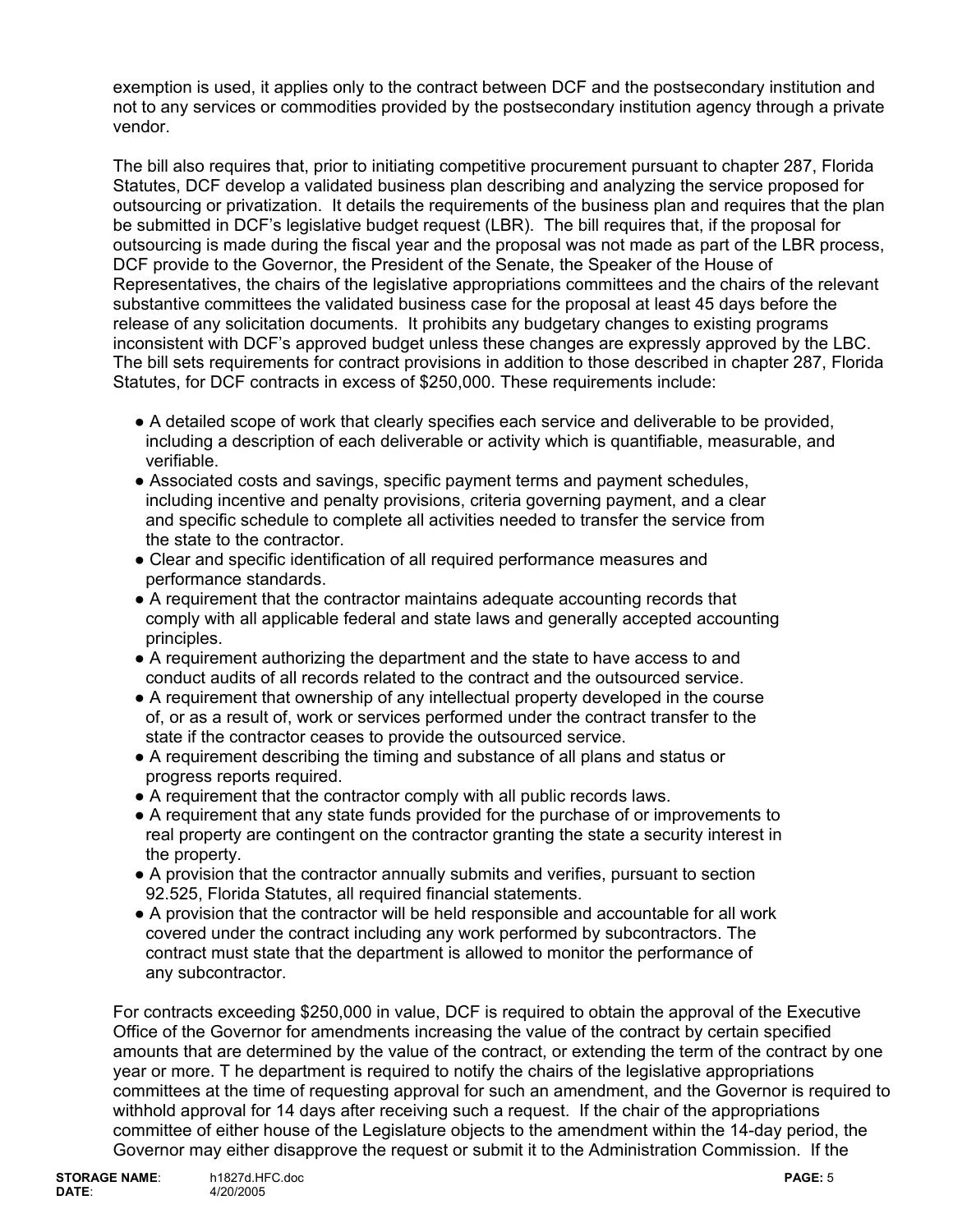Administration Commission approves the request by a two-thirds vote of the members present, with the Governor voting in the affirmative, the department may proceed with the procurement. Amendments that result from legislative direction including the General Appropriations Act and the federal appropriations act are exempted from the approval requirements.

For contracts exceeding \$250,000, the bill requires the department and the Department of Management Services to develop contract templates and guidelines. It requires DCF to verify the performance of contractors prior to the renewal of a contract in excess of \$250,000 and to explain any differences between the required performance and the actual performance of the contractor. It requires that, when the value of a contract exceeds \$1 million, at least one of the DCF negotiators be a certified contract negotiator. The bill sets forth the requirements and processes for contract managers and contract monitors, including a requirement that contract monitoring units be staffed by career service employees. It requires DCF to make available electronically to the Legislature all documents associated with the department's procurement and contracting functions.

Finally, the bill directs OPPAGA to conduct two reviews of the contract management and accountability structures of DCF and to report its findings to the Legislature by February 1, 2006 and February 1, 2007. The bill amends section 409.1671, Florida Statutes, to conform definitions, replacing the word "privatize" with "outsource" throughout.

The bill preserves the requirement that systems and controls be implemented to ensure financial integrity and service provision quality in the Medicaid waiver service system, and amends section 402.73, Florida Statutes, to change the name of the agency responsible for meeting that requirement from DCF to the Agency for Persons with Disabilities.

#### C. SECTION DIRECTORY:

**Section 1.** Creates an unnumbered section of Florida Statutes, relating to contract management and contract monitoring of contracts with external service providers by the Department of Children and Family Services.

**Section 2.** Amends s. 402.73, F. S., relating to contracting and performance standards.

 **Section 3.** Amends s. 409.1671, F. S., relating to foster care and related services.

**Section 4.** Provides for reviews and reports by the Office of Program Policy Analysis and Government Accountability.

 **Section 5.** Repeals s. 402.72, F. S., relating to contract management requirements.

**Section 6.** Provides an appropriation to the Department of Children and Family Services of \$102,232 in nonrecurring General Revenue.

**Section 7.** Provides an effective date.

#### **II. FISCAL ANALYSIS & ECONOMIC IMPACT STATEMENT**

#### A. FISCAL IMPACT ON STATE GOVERNMENT:

1. Revenues:

None.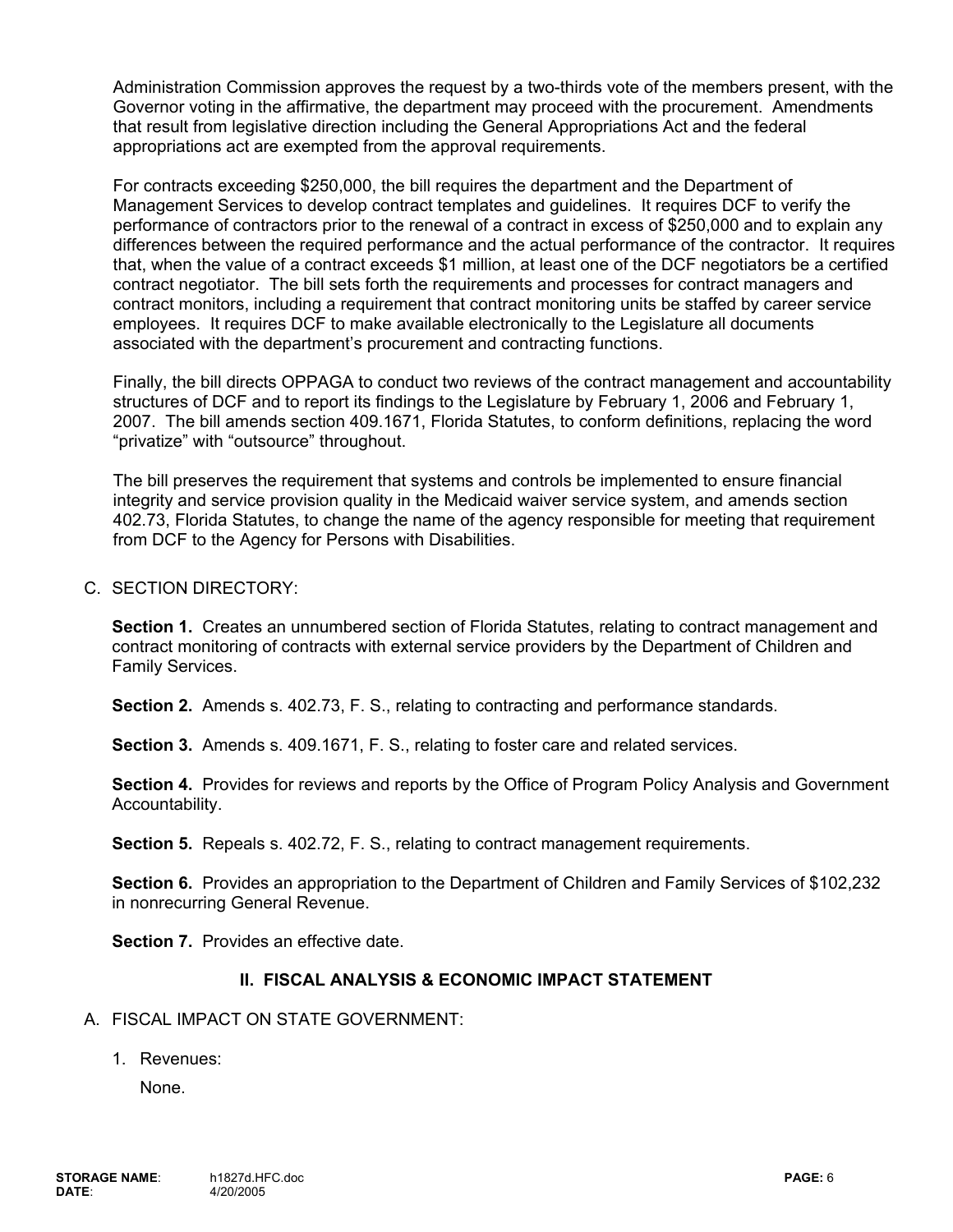2. Expenditures:

The Department of Children and Families estimates that implementation of the requirements of the bill will cost \$431,870 in Fiscal Year 2005-2006 and \$329,638 in subsequent fiscal years.

|                                          | FY 2005-2006 | FY 2006-2007 |
|------------------------------------------|--------------|--------------|
| Training                                 | \$41,250     | \$41,250     |
| <b>Electronic Reporting Requirements</b> |              |              |
| (non-recurring)                          | 102,232      |              |
| <b>Contract Monitoring</b>               | 288,388      | 288,388      |
|                                          | \$431,870    | \$329,638    |

### B. FISCAL IMPACT ON LOCAL GOVERNMENTS:

1. Revenues:

None.

2. Expenditures:

None.

#### C. DIRECT ECONOMIC IMPACT ON PRIVATE SECTOR:

To the extent that the bill furthers the goals expressed in section 287.001, Florida Statutes, private vendors and the public will benefit from a fairer and more open process for awarding state contracts through the department.

D. FISCAL COMMENTS:

None.

## **III. COMMENTS**

- A. CONSTITUTIONAL ISSUES:
	- 1. Applicability of Municipality/County Mandates Provision:

This bill does not require counties or municipalities to take an action requiring the expenditure of funds, does not reduce the authority that counties or municipalities have to raise revenue in the aggregate, and does not reduce the percentage of state tax shared with counties or municipalities.

2. Other:

None.

B. RULE-MAKING AUTHORITY:

The bill does not provide the department with specific rulemaking authority to implement the provisions of the bill.

C. DRAFTING ISSUES OR OTHER COMMENTS:

None.